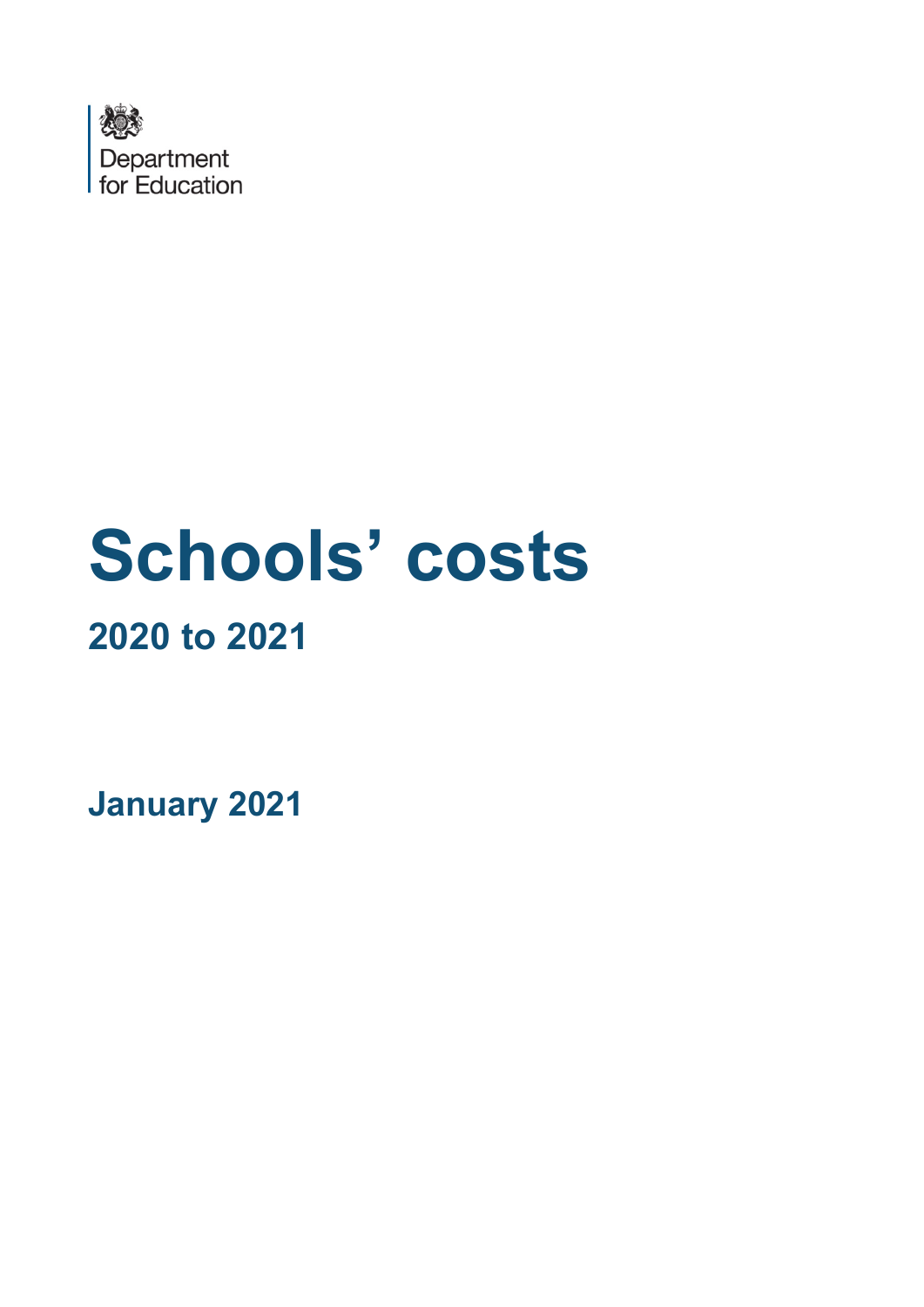# **Contents**

| Summary                                                   | 3              |
|-----------------------------------------------------------|----------------|
| Expiry or review date                                     | 3              |
| Main points                                               | 3              |
| Introduction                                              | $\overline{4}$ |
| Analysis                                                  | 6              |
| Methodology                                               | 9              |
| Teachers' pay                                             | 9              |
| Non-teaching staff pay                                    | 10             |
| Non-staff expenditure                                     | 11             |
| Data quality, limitations of analysis and key assumptions | 12             |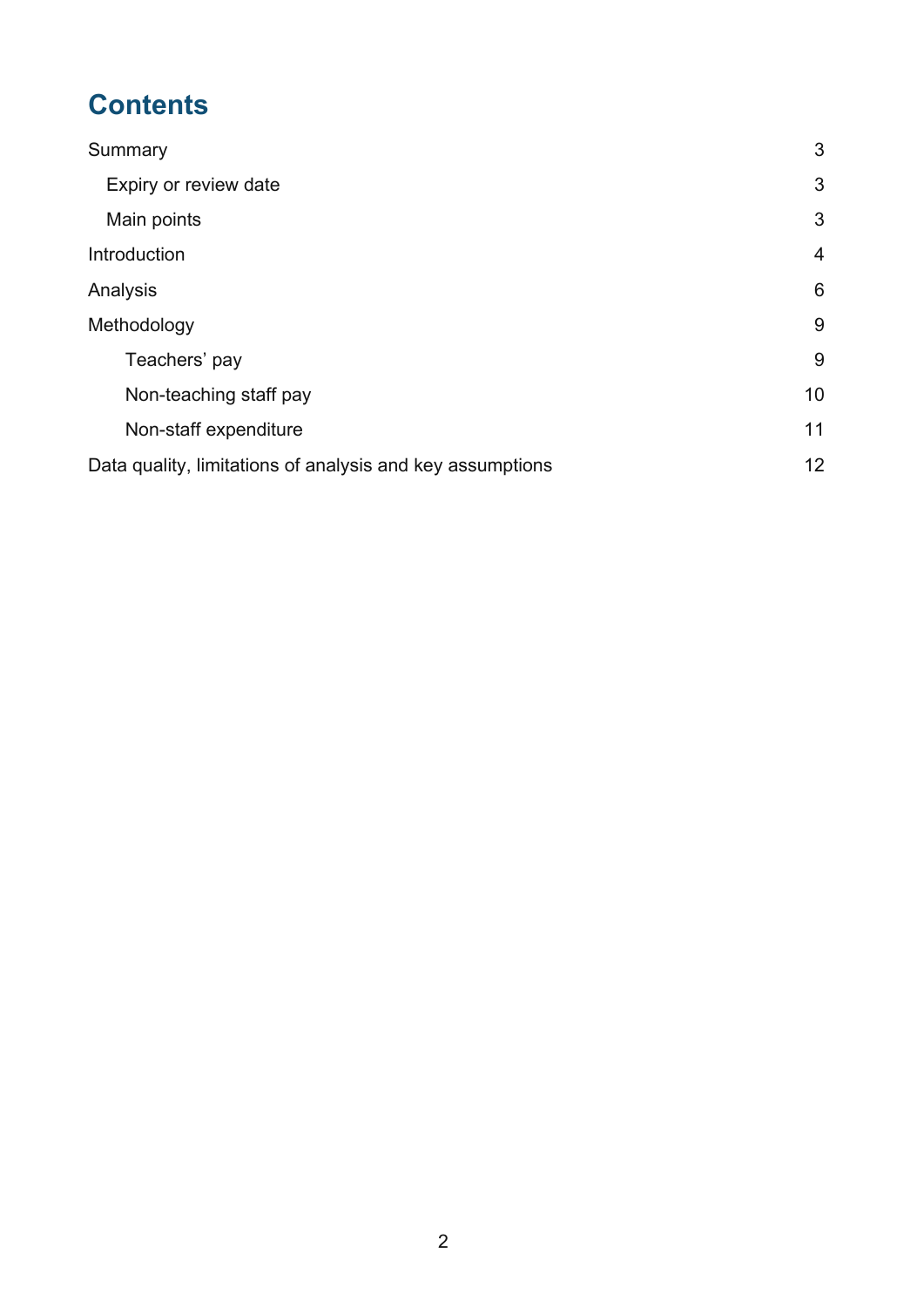## <span id="page-2-0"></span>**Summary**

This note provides an update of the average cost pressures faced by mainstream schools to help school leaders, governors, academy trustees, researchers and others understand the drivers of cost increases in England at the national level in 2020-21.

#### <span id="page-2-1"></span>**Expiry or review date**

Annual updates are planned.

#### <span id="page-2-2"></span>**Main points**

We estimate that the funding that goes specifically to mainstream schools has risen by 6.5 per cent in 2020-21 compared to 2019-20, while the underlying costs of mainstream schools are increasing by 4.8 per cent in 2020-21, on average, at the national level.

By comparing the 6.5 per cent increase in funding with the 4.8 per cent increase in costs, we see that mainstream schools' expenditure, nationally and overall, could increase a further 1.7 per cent in 2020-21, before facing a net pressure, or by around £675 million in cash terms. As set out below, this excludes additional costs and funding relating to COVID-19. Being an average, this estimate of the cost increases faced by schools in 2020-21 will vary from school to school. Appropriate use of this additional money will vary by school at the discretion of headteachers and school leaders.

This year, schools have faced additional costs as a result of the coronavirus (COVID-19) outbreak. The government has provided additional funding, on top of existing budgets, to cover unavoidable costs incurred between March and July 2020 due to the COVID-19 outbreak that could not be met from schools' budgets. The government has also provided dedicated funding to support catch-up and access to remote education; a COVID-19 workforce fund for schools and colleges that faced high staff absences between 1 November and the end of the autumn 2020 term; and additional funding to support rapid testing in schools. The response to the COVID-19 outbreak is ongoing and the figures presented in this note exclude both additional costs and additional funding relating to schools' response to the COVID-19 outbreak.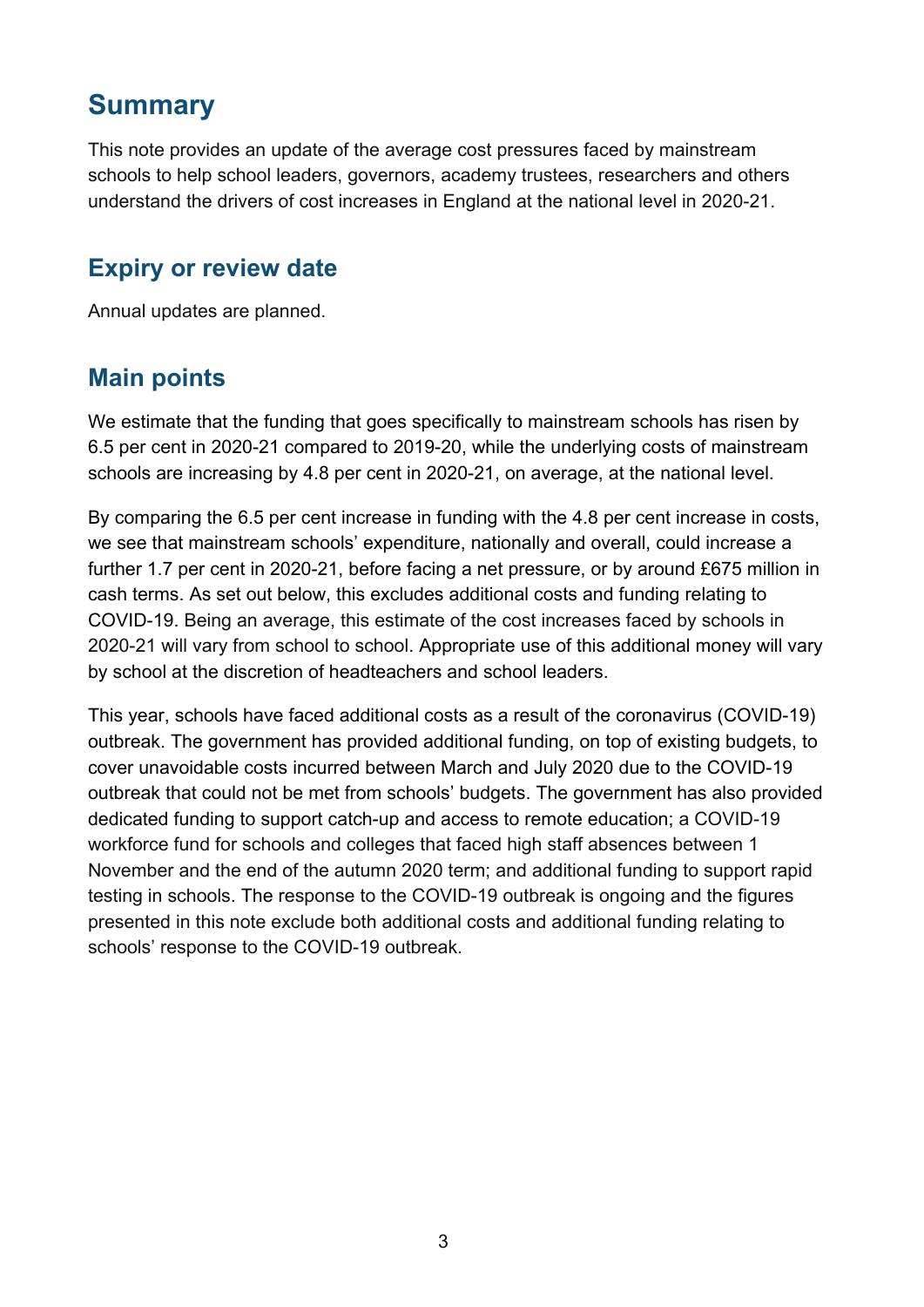# <span id="page-3-0"></span>**Introduction**

1. This technical note provides school leaders and others with analysis of the cost increases that mainstream schools are expected to face over the financial year, 2020-21. This will help them understand broadly how and why costs have changed since 2019-20. The cost pressures covered in this note relate primarily to schools' expenditure on the activities supported by their core funding allocations.

2. This year schools have faced additional costs as a result of the COVID-19 outbreak. The government has provided additional funding to cover unavoidable costs incurred between March and July 2020 due to the COVID-19 outbreak that could not be met from their budgets. The government is also providing £1 billion of funding to support children and young people to catch up on lost time in education; a COVID-19 workforce fund for schools and colleges that faced high staff absences between 1 November and the end of the autumn 2020 term; additional funding to support rapid testing in schools; and investment in remote education. The response to the coronavirus outbreak is ongoing and the figures presented in this note exclude additional costs and additional funding relating to schools' response to the COVID-19 outbreak.

3. Cost increases should be seen in the wider context of funding for schools. A threeyear settlement for schools funding was announced at the 2019 Spending Round, covering the financial years 2020-21 to 2022-23. Including additional funding to cover higher employer contribution rates to the teachers' pension scheme, core schools funding is £47.6 billion in 2020-21, and will reach £49.8 billion in 2021-22 and £52.2 billion in 2022-23, compared with £44.4 billion in 2019-20.[1](#page-3-1) The cash terms increase in 2020-21 is 7.2 per cent compared to 2019-20.

4. Our estimate of cost increases covers primary and secondary schools (local authority maintained schools, academies and free schools, with pupils in reception to year 11) in England. This is a national level estimate of the average cost increases being faced by schools in 2020-21 which will vary from school to school.

5. The approach taken to determine cost increases due to cost and demographic pressures is as follows:

- We calculate the proportions of teaching staff, non-teaching staff and non-staff expenditure in 2018-19 using the latest published data.
- We estimate the growth in each category of expenditure in financial year 2020- 21 due to cost pressures (price inflation), and due to changes by academic year of staff and pupil numbers.

<span id="page-3-1"></span><sup>1</sup> Department for Education (2021), *School funding: between financial years 2010 to 2011 and 2021 to 2022*, [https://explore-education-statistics.service.gov.uk/find-statistics/school-funding-statistics/2020-21.](https://explore-education-statistics.service.gov.uk/find-statistics/school-funding-statistics/2020-21)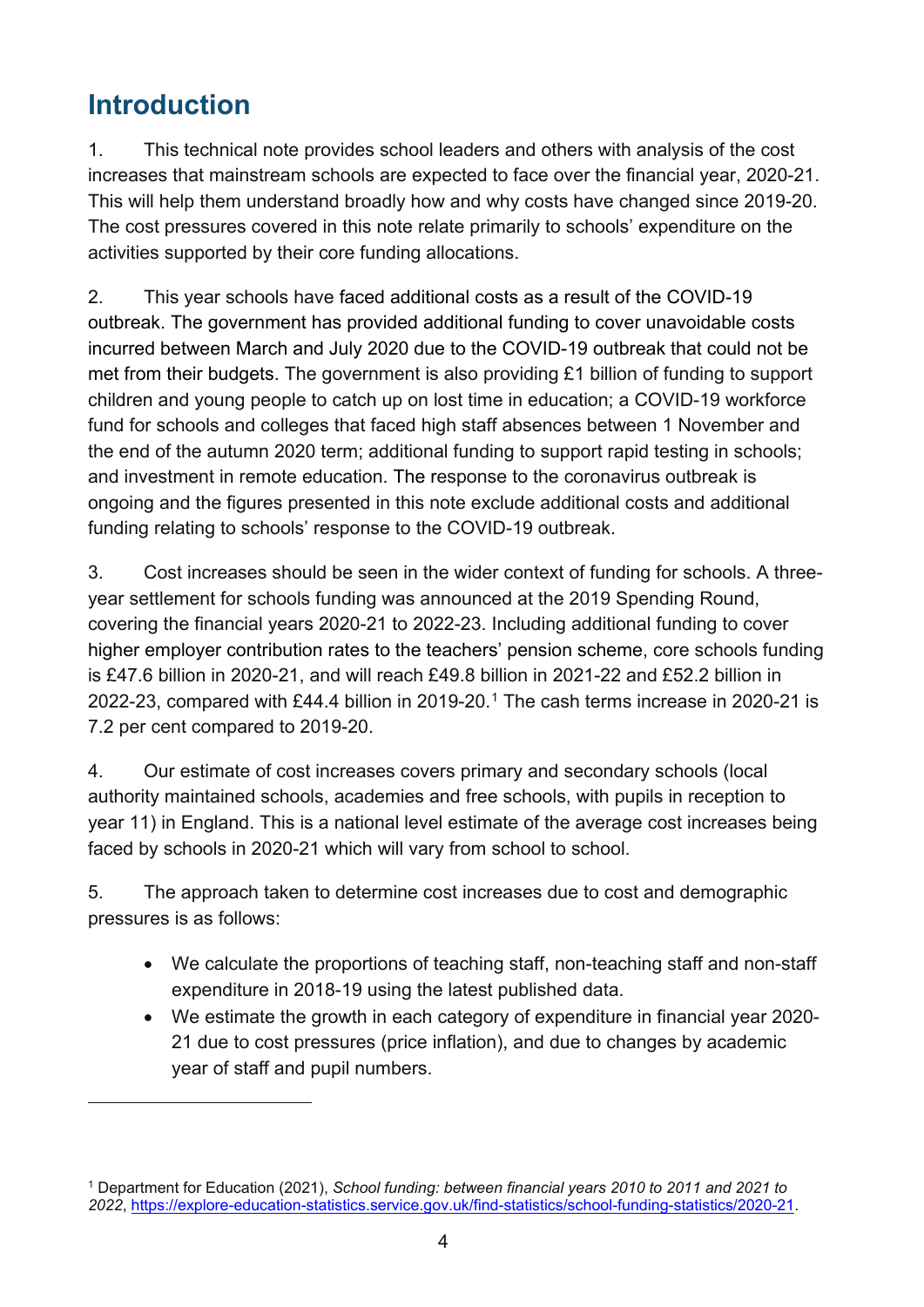- o We consider the effect on teaching staff expenditure of the teachers' pay awards in academic years 2019/20 and 2020/21 (which overlap the financial year 2020-21), the change in Teachers' Pension Scheme employer contribution rate in 2019/20 (which overlaps the financial year 2020-21), and the forecast change in the overall number of teachers, driven by pupil numbers.
- o For non-teaching staff, we include the increased costs due to the 2020- 21 pay agreement, the National Living Wage (NLW) award and changes to Local Government Pension Scheme (LGPS) employer contributions. The costs are assumed to increase with staff numbers, which we set to be the same as the increase in teacher numbers.
- o We assume that costs faced by schools on items other than pay bill related costs ("non-staff costs") will change in line with inflation, as measured by the GDP deflator, and with the change in pupil numbers.
- We combine the cost increases, weighted by the proportion of spending in each category, to obtain the total increase in costs.

6. While price inflation experienced by individual schools may be different, the GDP deflator is commonly used to indicate price changes in public sector expenditure. However, as a result of the impact of the COVID-19 pandemic, the latest GDP deflators of 6.8 per cent for [2](#page-4-0)020-21 and -2.8 per cent for 2021-22 are atypical.<sup>2</sup> For this reason, in the report accompanying the latest official statistics report on schools' funding,  $3$  we only describe the combined effect of the GDP deflators over the two-year period. For the analysis in this note, to be consistent with the overall treatment of the deflator in our statistical report, we obtained an average of the GDP deflator across the two years 2020- 21 and 2021-22 to smooth the effect of the atypical data. The average of 1.9 per cent a year was used to represent non-staff expenditure inflation in 2020-21.

7. The next section presents the results of the analysis. Subsequent sections detail the methodology we have used to produce the estimates of cost increases and discuss uncertainties and limitations of the analysis.

<span id="page-4-0"></span><sup>2</sup> HM Treasury (2021), *GDP deflators at market prices, and money GDP December 2020 (Quarterly National Accounts)*, [https://www.gov.uk/government/collections/gdp-deflators-at-market-prices-and-money](https://www.gov.uk/government/collections/gdp-deflators-at-market-prices-and-money-gdp)[gdp](https://www.gov.uk/government/collections/gdp-deflators-at-market-prices-and-money-gdp) 

<span id="page-4-1"></span><sup>3</sup> Department for Education (2021), *School funding: between financial years 2010 to 2011 and 2021 to 2022*, [https://explore-education-statistics.service.gov.uk/find-statistics/school-funding-statistics/2020-21.](https://explore-education-statistics.service.gov.uk/find-statistics/school-funding-statistics/2020-21)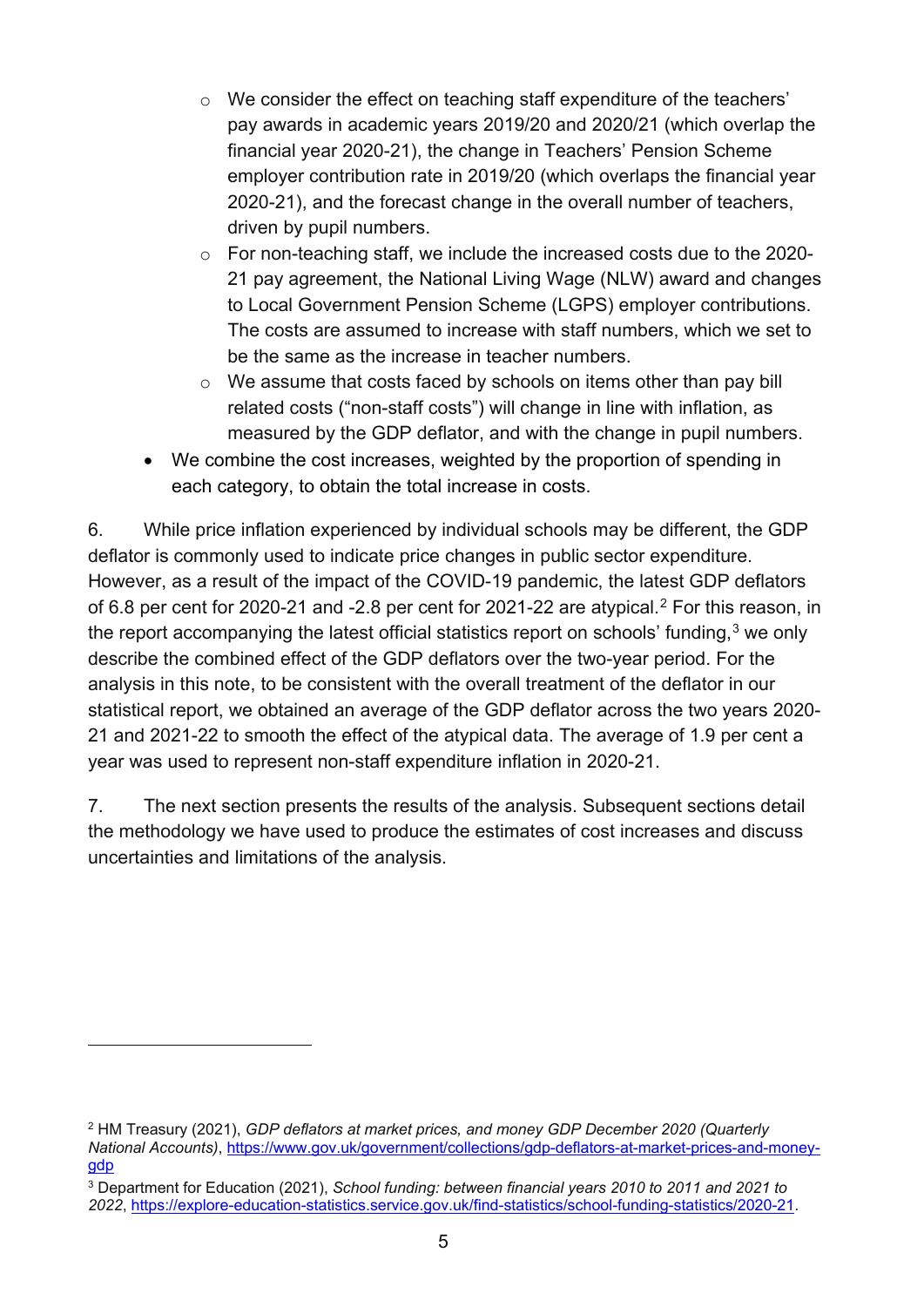# <span id="page-5-0"></span>**Analysis**

8. We consider the cost increases that schools face this financial year, which is the first year of the Department for Education's three year school funding settlement agreed at the 2019 Spending Round. The estimated increases are averaged across all schools in England without accounting for any financial impacts or additional funding due to the COVID-19 outbreak. There are several other factors that could lead to differences between the forecasts and eventual increases in the costs considered here, as set out at the end of this note.

9. The implications of the forecasts for individual schools will depend on various factors, including the characteristics and number of their staff and pupils, their approaches to procurement and the conditions and types of their buildings. All schools need to understand and plan for their own situation.

10. The three primary categories of expenditure examined, with respective proportions of the total in 2018-19 (the latest full year for which we have data), are: teaching staff (53 per cent), non-teaching staff (28 per cent) and non-staff (19 per cent). We assume that future non-staff costs grow in line with changes to pupil numbers, and that staff costs scale with the number of teachers, driven by increases in pupil numbers.

11. This financial year, 2020-21, schools are facing cost pressures (i.e. price inflation) on:

- 1) Teachers' pay bill (pay award; and part of the 2019 pension contribution rate increase);
- 2) Pay bill for non-teaching staff (pay awards, including the NLW increase; and LGPS employer contribution rate increase); and
- 3) Non-staff spending.

12. Overall, the cost pressures are determined primarily by expenditure on staff.

13. The cost pressures on each of the main expenditure categories are set out in the table below. The teachers' pay-related figure includes the effects of the increase in the teachers' pension employer contribution rate (in academic year 2019/20) which overlaps with the financial year 2020-21. The cost pressure on non-staff expenditure, the GDP deflator, is an average of the deflator over 2020-21 and 2021-22, as explained earlier.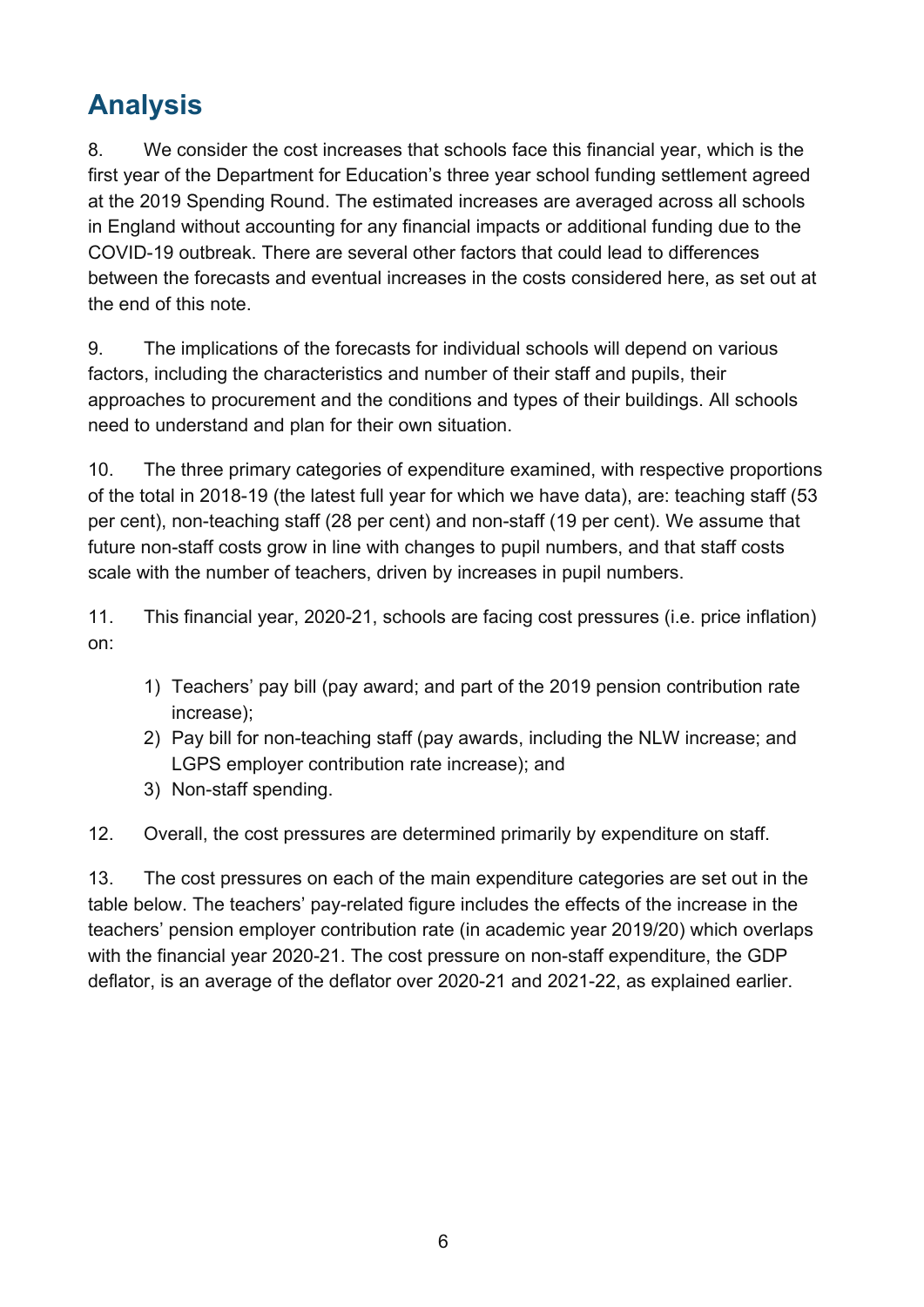| <b>Expenditure category</b>                                   | 2020-21 |
|---------------------------------------------------------------|---------|
| Teacher pay expenditure, per teacher                          | 5.3%    |
| Non-teaching staff expenditure, per staff member <sup>4</sup> | 2.4%    |
| Non-staff expenditure, per pupil                              | 1 ዓ%    |

**Table 1: Cost pressures per expenditure category in 2020-21 compared to 2019-20.** 

14. We can also look at the cost pressures on a common, per-pupil basis, and weight them by the sizes of the spending categories, as set out in the table below.

| <b>Expenditure category</b>                          | 2020-21 |
|------------------------------------------------------|---------|
| Teacher pay expenditure, per pupil (weighted)        | 2.6%    |
| Non-teaching staff expenditure, per pupil (weighted) | 0.5%    |
| Non-staff expenditure, per pupil (weighted)          | 0.4%    |
| Overall per-pupil cost pressure (sum of the above)   | 3.5%    |

**Table 2: Weighted per-pupil cost pressures by expenditure category and overall in 2020-21 compared to 2019-20.**

15. To judge the impact of the cost increases on schools' finances, we compare them against the growth in schools' funding in 2020-21. Taking account of the cost pressures and the changes to pupil and teacher numbers, we estimate they will cause the costs faced by mainstream schools to increase by 4.3 per cent in 2020-21. To this we add an additional 0.5 per cent due to increases in expenditure on special educational needs provision in mainstream settings. This yields an increase in the identified costs of 4.8 per cent in 2020-21.

16. We have published a time series of total schools' core funding, which shows an increase of 7.2 per cent in 2020-21 compared to 2019-20. [5](#page-6-1) However, for the purposes of our comparison here, we focus on the subset of that core funding which goes specifically to mainstream schools. In 2020-21, that covers:

- Schools block funding;
- Pupil premium grant (deprivation and service elements);
- Teachers' pay grant and teachers' pension employer contribution grant and supplementary fund (we make an adjustment to exclude funding that is allocated using early years and post-16 pupil numbers);

<span id="page-6-0"></span><sup>4</sup> This is the cost pressure averaged over all non-teaching staff, including those earning the National Living Wage.

<span id="page-6-1"></span><sup>5</sup> Department for Education (2021), *School funding: between financial years 2010 to 2011 and 2021 to 2022*, [https://explore-education-statistics.service.gov.uk/find-statistics/school-funding-statistics/2020-21.](https://explore-education-statistics.service.gov.uk/find-statistics/school-funding-statistics/2020-21)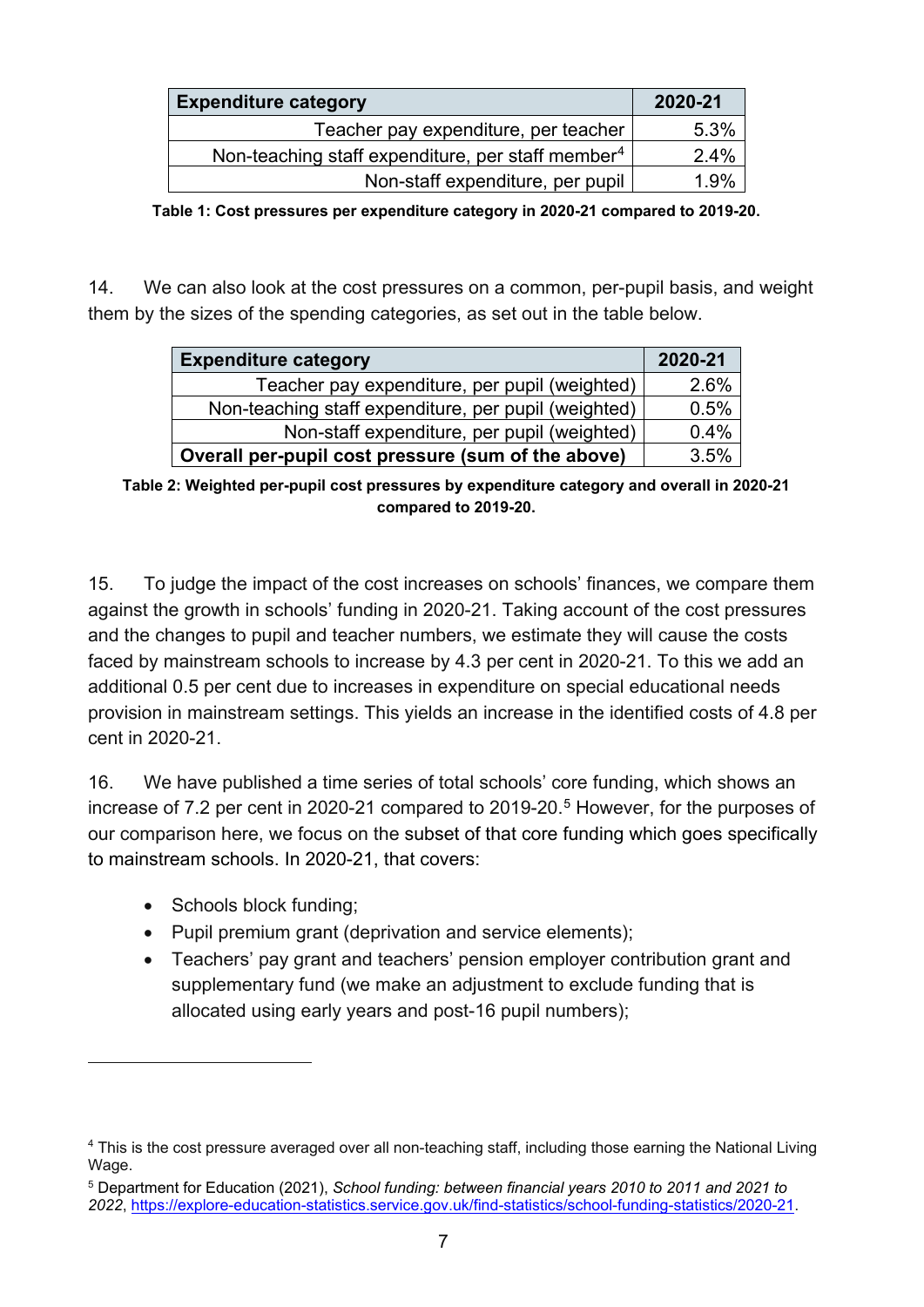- High needs funding (we exclude funding that is retained by local authorities for central activities, or does not go to mainstream schools);
- Free school meals supplementary grant.

17. On that basis, the core funding going to mainstream schools in 2020-21 increased by 6.5 per cent compared to 2019-20. (The largest difference between this and total core funding is a higher proportional increase in funding going to high needs providers that is included in the total core funding.)

18. By comparing the 6.5 per cent increase in funding with the 4.8 per cent increase in costs identified above, we see that mainstream schools could raise their expenditure a further 1.7 per cent in 2020-21, on average nationally and overall, before they would face a net pressure, or by around £675 million. As mentioned in the introduction, this analysis excludes additional costs and funding relating to COVID-19. Appropriate use of this additional money will vary by school at the discretion of headteachers and school leaders.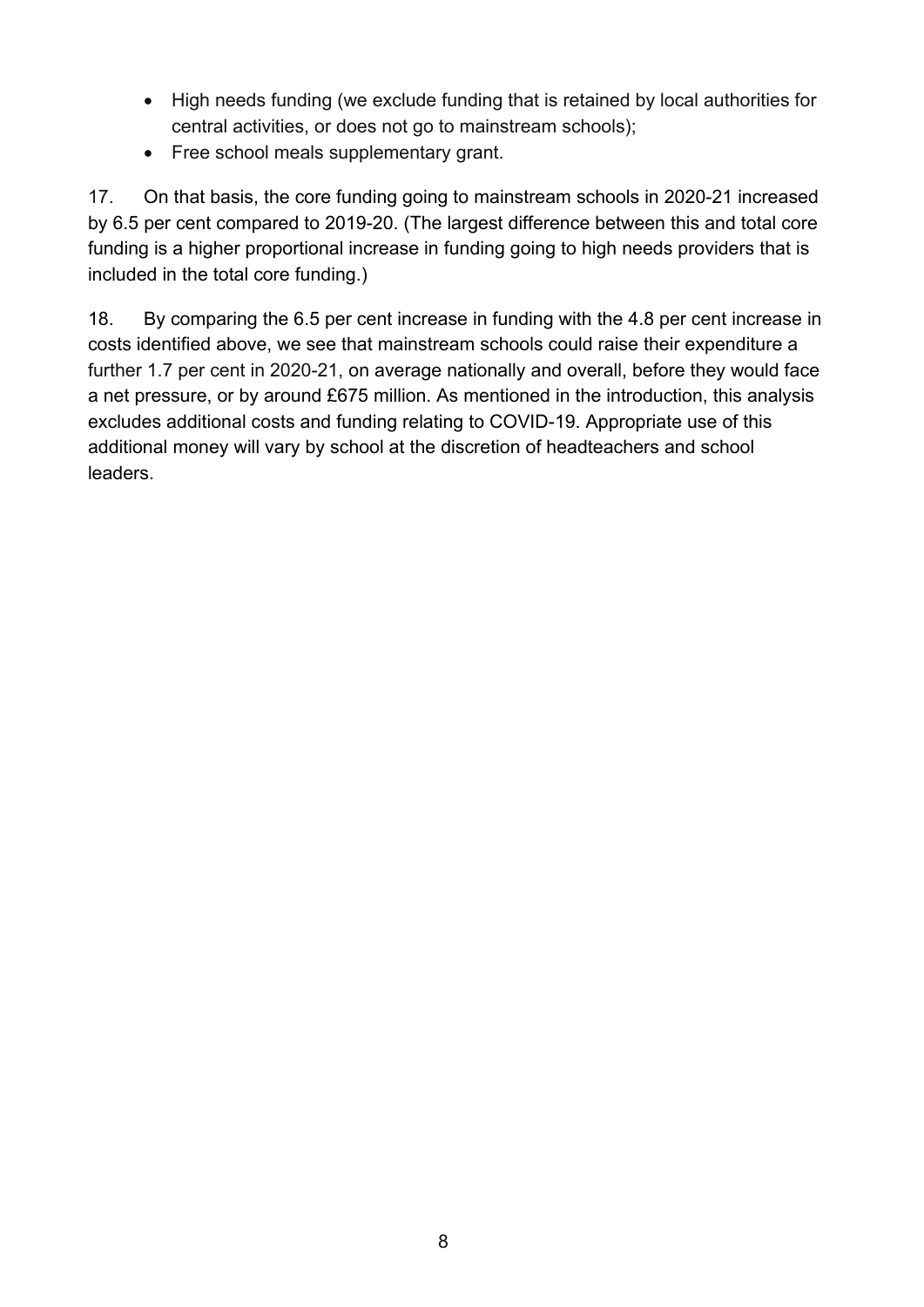# <span id="page-8-0"></span>**Methodology**

19. The estimation of cost pressures follows the same basic methodology set out in the technical note of January 2019.<sup>[6](#page-8-2)</sup> Cost pressures are applied in either April (e.g. nonteaching staff pay awards) or September (e.g. teachers' pay awards) when the pressures first occur. Pay bill inflation for teachers and non-teaching staff in 2020-21 includes the latest pay settlements and pressures due to higher employer contribution rates to pension schemes.

20. We set the proportions of expenditure by category using the latest published data (2018-19). The expenditure in each category was then projected to 2020-21 by applying the relevant cost pressures, and staff and pupil number changes.

21. Staff costs are assumed to scale with the number of primary and secondary teachers needed in mainstream schools, which are themselves driven by forecast changes in pupil numbers. Teacher and pupil number projections are based on the latest published teacher supply model outputs.[7](#page-8-3)

22. The costs of providing educational services to pupils with special educational needs have increased in recent years. This additional pressure has been estimated for 2020-21 as a further 0.5 per cent increase in the costs of mainstream schools.

## <span id="page-8-1"></span>**Teachers' pay**

23. Following recommendations by the school teachers' review body in July 2020,<sup>[8](#page-8-4)</sup> the government raised the starting salary for new teachers by 5.5 per cent and increased the upper and lower boundaries of the pay ranges for all other teachers by 2.75 per cent in September 2020. These pay rises are equivalent to a 3.1 per cent increase in the teachers' pay bill.<sup>[9](#page-8-5)</sup> The pay award in September 2019 is estimated to have increased the pay bill by 2.9 per cent, which has been adjusted to account for outturn pay bill growth which includes effects from pay progression and workforce composition changes.

<span id="page-8-3"></span><sup>7</sup> Department for Education (2019), *TSM and initial teacher training allocations: 2020 to 2021*, <https://www.gov.uk/government/statistics/tsm-and-initial-teacher-training-allocations-2020-to-2021>

<span id="page-8-5"></span><sup>9</sup> Department for Education (2020), *Teachers set for biggest pay rise in fifteen years*, <https://www.gov.uk/government/news/teachers-set-for-biggest-pay-rise-in-fifteen-years>

<span id="page-8-2"></span><sup>6</sup> Department for Education (2019), *Schools' costs 2018-19 to 2019-20*,

<https://www.gov.uk/government/publications/schools-costs-technical-note>

<span id="page-8-4"></span><sup>8</sup> School Teachers' Review Body (2020), *School Teachers' Review Body 30th report: 2020*, <https://www.gov.uk/government/publications/school-teachers-review-body-30th-report-2020>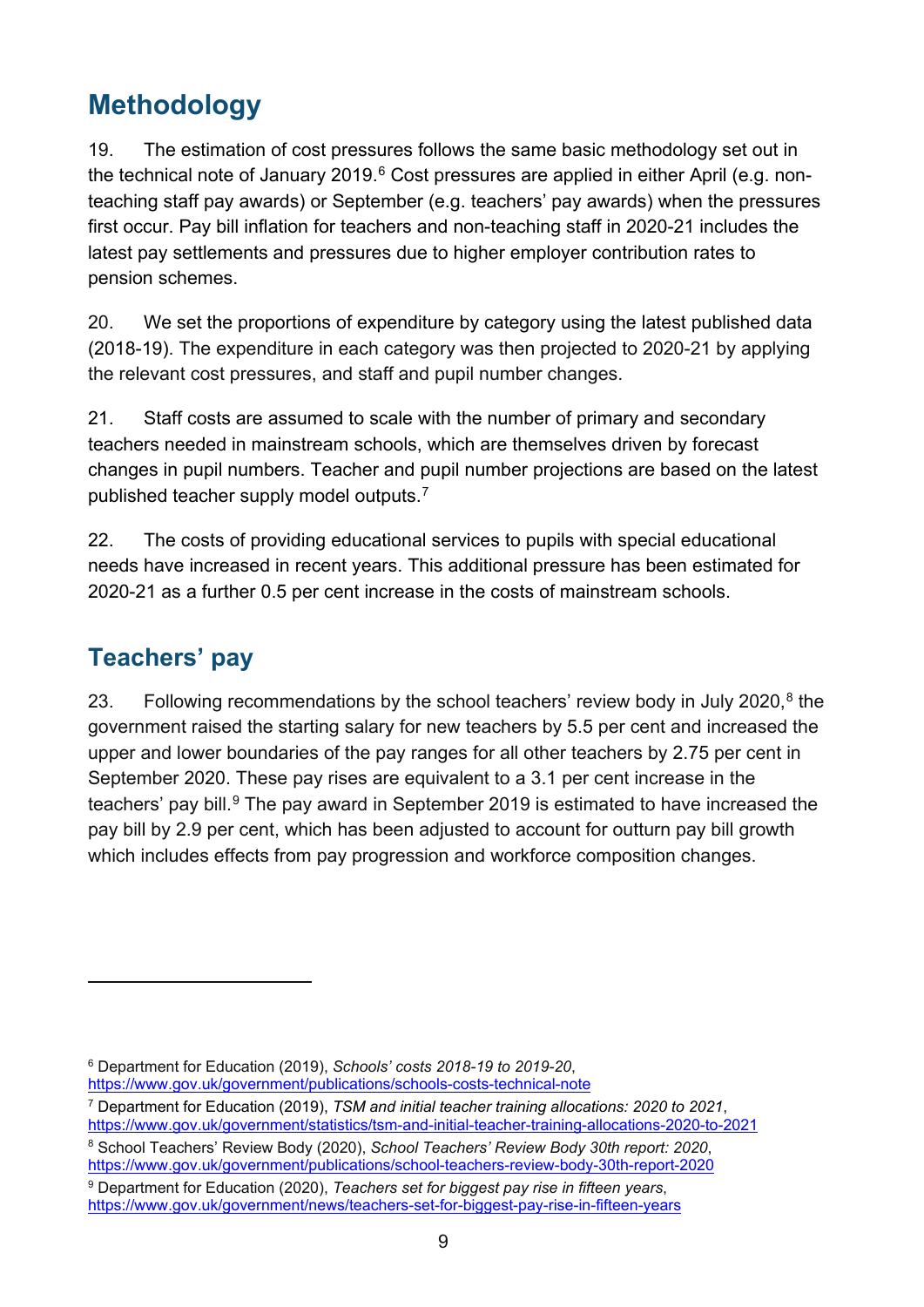24. The teachers' pension employer contribution rate rose from 16.5 per cent to 23.7 per cent in September 2019.<sup>[10](#page-9-1)</sup> This increase in rates is equivalent to a 5.5 per cent increase in the teachers' pay bill in the academic year 2019/20, which overlaps with the financial year 2020-21. The teachers' pension employer contribution grant covers these increased costs. [11](#page-9-2)

#### <span id="page-9-0"></span>**Non-teaching staff pay**

25. In August 2020, agreement was reached between the employers and trade unions on rates of pay for local government services employees, including most non-teaching staff in schools, for the financial year 2020-21. New pay scales were set out in circulars from the National Joint Council for Local Government Services<sup>[12](#page-9-3)</sup> and the Greater London Provincial Council.<sup>[13](#page-9-4)</sup> All staff not on the NLW were assumed to get the agreed flat 2.75 per cent pay award. For staff on NLW pay, we used the published 2020-21 rate. [14](#page-9-5)

26. The LGPS undergoes triennial valuations and accompanying adjustments to employer contribution rates. From the 2019 valuation report, <sup>[15](#page-9-6)</sup> covering the years 2020-21 to 2022-23, we used the average total contribution rate (22.9 per cent), a flat primary rate (18.6 per cent) and the total amounts of secondary contributions expected from employers (£1.3 billion, £1.2 billion and £1.2 billion) to estimate a total contribution rate in 2020-21 of 23.1 per cent. Applying the same analysis to the 20[16](#page-9-7) valuation report,  $16$  we find that the total rate in 2019-20 was 23.6 per cent. The reduction in the rate of 0.5 per cent of payroll in 2020-21 corresponds to a pay bill cost pressure in 2020-21 of around -0.4 per cent.

<span id="page-9-1"></span><sup>10</sup> Department for Education (2020), *Pension grants for schools, local authorities and music education hub*, [https://www.gov.uk/government/publications/teachers-pension-employer-contribution-grant-tpecg/pension](https://www.gov.uk/government/publications/teachers-pension-employer-contribution-grant-tpecg/pension-grant-methodology)[grant-methodology](https://www.gov.uk/government/publications/teachers-pension-employer-contribution-grant-tpecg/pension-grant-methodology)

<span id="page-9-2"></span><sup>11</sup> Department for Education (2020), *Teachers' pension grant: 2020 to 2021 allocations*, <https://www.gov.uk/government/publications/teachers-pension-grant-2020-to-2021-allocations>

<span id="page-9-3"></span><sup>12</sup> National Joint Council for Local Government Services (2020), *LOCAL GOVERNMENT SERVICES' PAY AGREEMENT 2020-21*, [https://www.local.gov.uk/sites/default/files/documents/LGS%20Pay%202020-](https://www.local.gov.uk/sites/default/files/documents/LGS%20Pay%202020-21.pdf) [21.pdf](https://www.local.gov.uk/sites/default/files/documents/LGS%20Pay%202020-21.pdf)

<span id="page-9-4"></span><sup>13</sup> Greater London Provincial Council (2020), *GLPC CIRCULAR 1/2020*, [https://www.unison.org.uk/content/uploads/2020/10/2020-GLPC-Circular-London-Pay-Arrangements-](https://www.unison.org.uk/content/uploads/2020/10/2020-GLPC-Circular-London-Pay-Arrangements-2020.pdf)[2020.pdf](https://www.unison.org.uk/content/uploads/2020/10/2020-GLPC-Circular-London-Pay-Arrangements-2020.pdf) 

<span id="page-9-5"></span><sup>14</sup> GOV.UK (2020), *National Minimum Wage and National Living Wage rates*, [https://www.gov.uk/national](https://www.gov.uk/national-minimum-wage-rates)[minimum-wage-rates](https://www.gov.uk/national-minimum-wage-rates)

<span id="page-9-6"></span><sup>15</sup> LGPS Scheme Advisory Board (2020), *2019 valuations – detail report*, <http://www.lgpsboard.org/index.php/2019-valuations-report>

<span id="page-9-7"></span><sup>16</sup> LGPS Scheme Advisory Board (2017), *2016 valuations – detail report*, <http://www.lgpsboard.org/index.php/2016-valuations-report>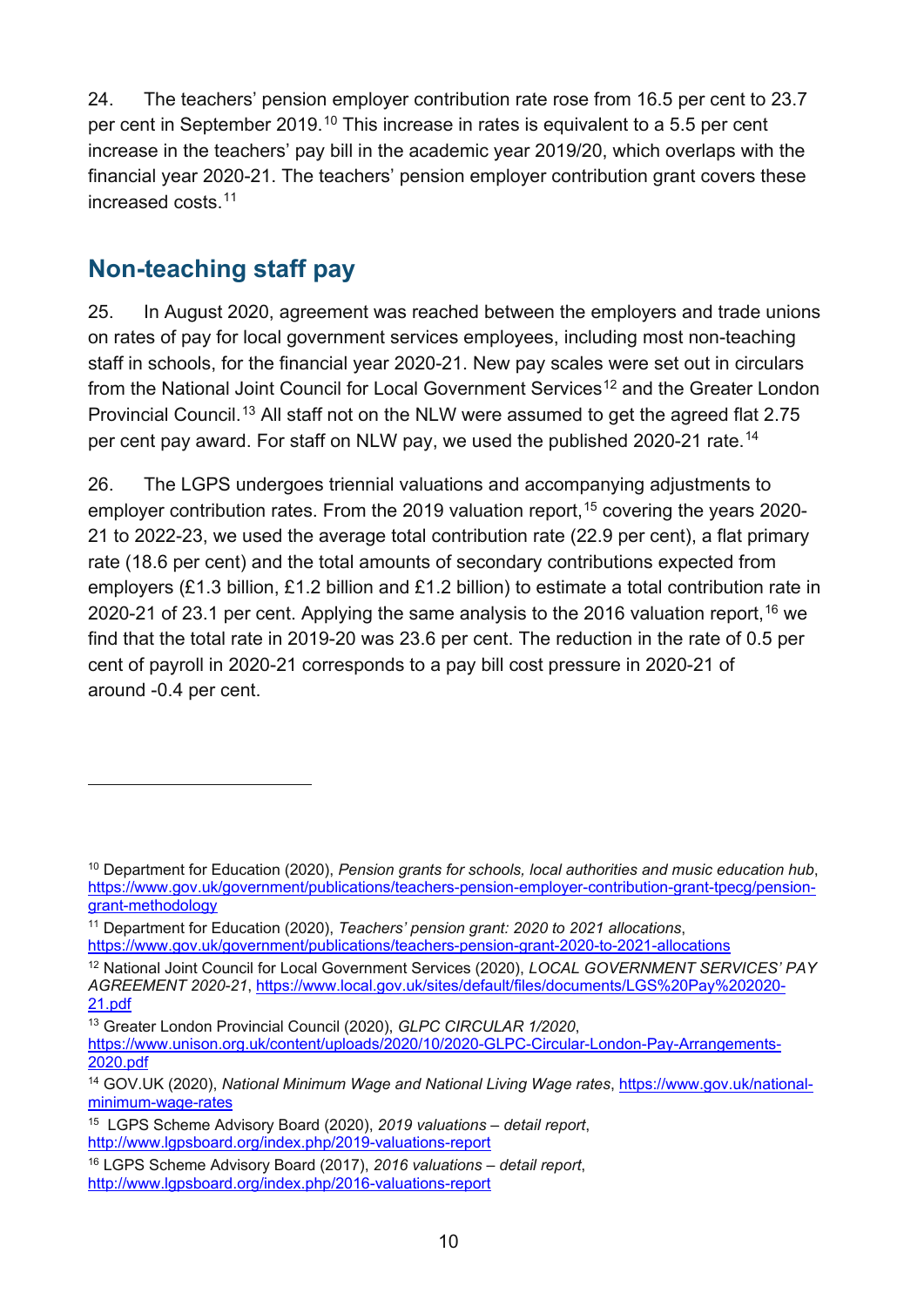### <span id="page-10-0"></span>**Non-staff expenditure**

27. While price inflation experienced by individual schools may be different, the GDP deflator is commonly used to indicate price changes in public sector expenditure. However, as a result of the impact of the COVID-19 pandemic, the latest GDP deflators of 6.8 per cent for 2020-21 and -2.8 per cent for 2021-22 are atypical.<sup>[17](#page-10-1)</sup> For this reason, in the report accompanying the latest official statistics report on schools' funding, $^{\mathsf{18}}$  $^{\mathsf{18}}$  $^{\mathsf{18}}$  we only describe the combined effect of the GDP deflators over the two-year period. For the analysis in this note, to be consistent with the overall treatment of the deflator in our statistical report, we obtained an average of the GDP deflator across the two years 2020- 21 and 2021-22 to smooth the effect of the atypical data. The average of 1.9 per cent a year was used to represent non-staff expenditure inflation in 2020-21.

<span id="page-10-1"></span><sup>17</sup> HM Treasury (2021), *GDP deflators at market prices, and money GDP December 2020 (Quarterly National Accounts)*, [https://www.gov.uk/government/collections/gdp-deflators-at-market-prices-and-money](https://www.gov.uk/government/collections/gdp-deflators-at-market-prices-and-money-gdp)[gdp](https://www.gov.uk/government/collections/gdp-deflators-at-market-prices-and-money-gdp) 

<span id="page-10-2"></span><sup>18</sup> Department for Education (2021), *School funding: between financial years 2010 to 2011 and 2021 to 2022*, [https://explore-education-statistics.service.gov.uk/find-statistics/school-funding-statistics/2020-21.](https://explore-education-statistics.service.gov.uk/find-statistics/school-funding-statistics/2020-21)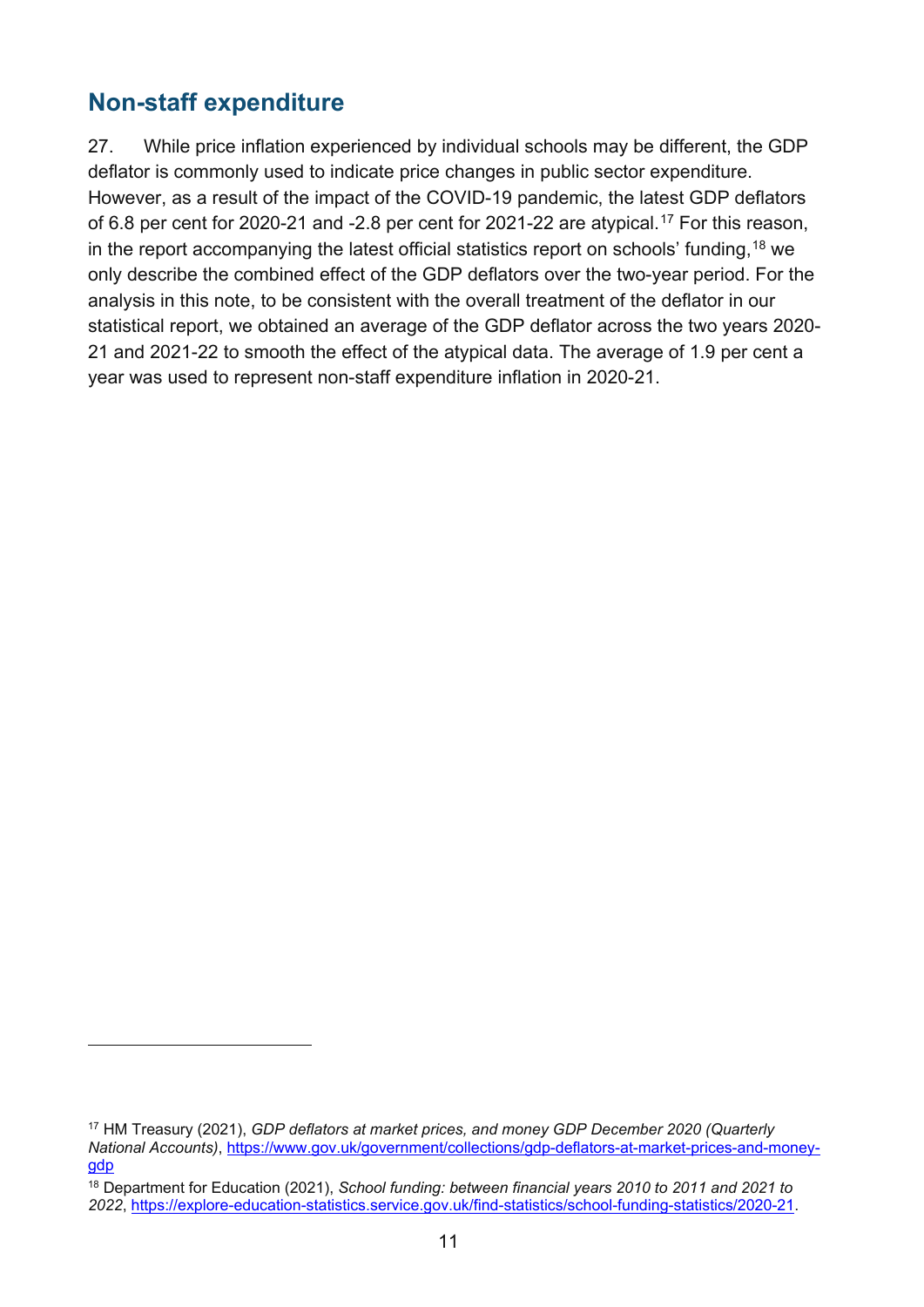# <span id="page-11-0"></span>**Data quality, limitations of analysis and key assumptions**

28. The data used to estimate cost increases come from a variety of sources, referenced throughout the note, which have their own sets of assumptions and vary in quality.

29. There is a greater level of uncertainty for non-teaching staff expenditure, where less published information is available.

30. Estimates of the effects of teachers' pay awards also carry an inherent uncertainty given the flexibility that schools and academies have to make decisions on pay.

31. Factors which could contribute to differences between estimates and eventual outturn include changes in:

- Pupil numbers;
- Forecast inflation;
- Pressures, including those that cannot yet be accounted for due to lack of information at this time;
- Government policies affecting schools;
- Additional costs and funding due to COVID-19;
- Potential for significant changes to the composition of the workforce, as recruitment and retention trends are affected by COVID-19 and the economic downturn.

32. The estimates of cost increases are intended to be updated annually. The analysis uses the latest data, and assumptions and methodology are reviewed and refined before each update.

33. The cost increases presented are averages across all schools in England and should not be read as pertaining to individual schools. All schools need to understand and plan for their own situation.

34. Note that due to rounding, the sum of individual figures quoted in the text may not always precisely equal the total shown.